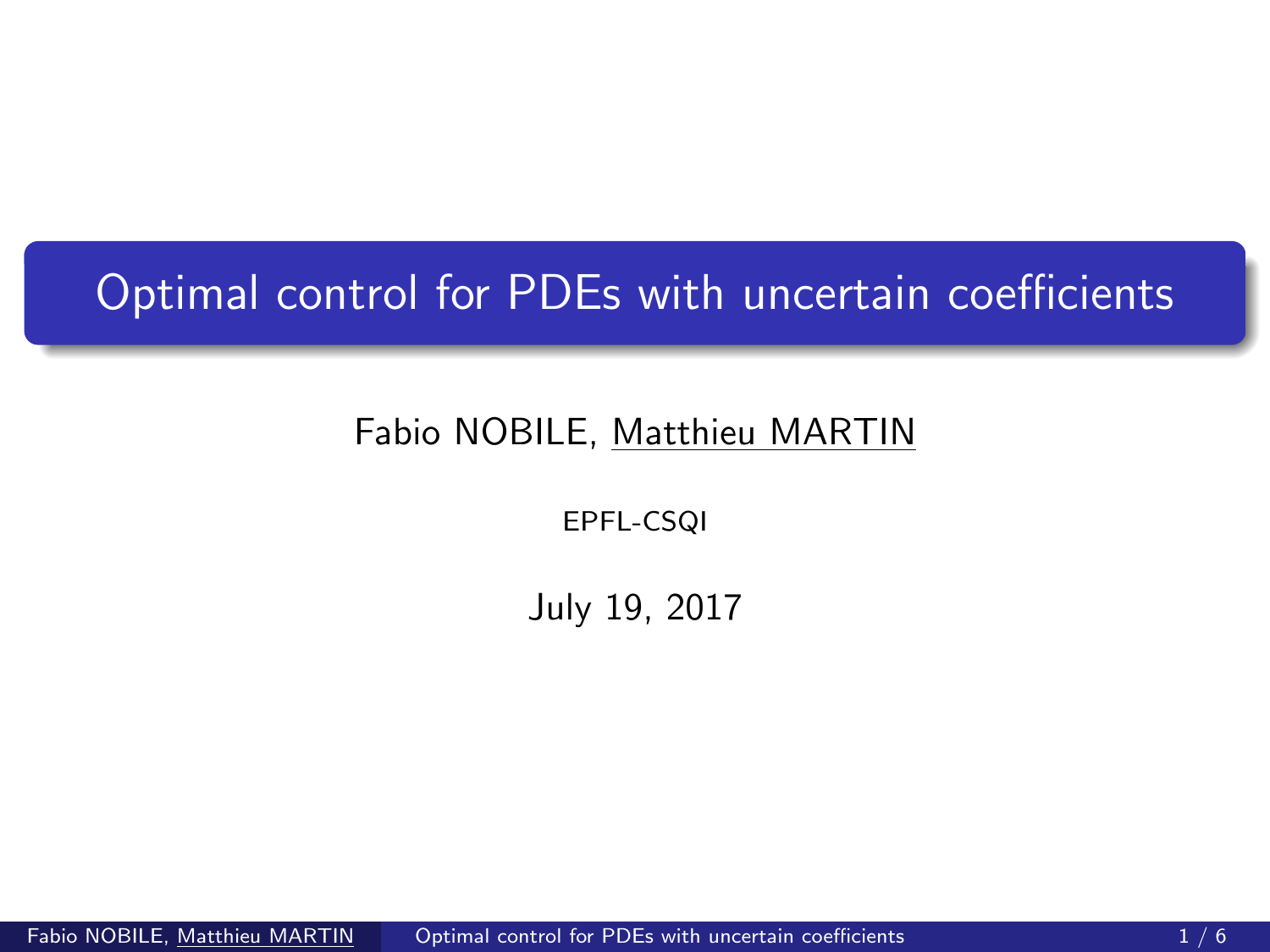- optimal control of partial differential equations (PDEs) with uncertain parameters
- the random parameters are not observable
- **•** look for a **deterministic robust** control
- introducing some risk measure to take care of all realizations of our uncertain parameters
- **•** theoretical framework based on **adjoint calculus** to compute the gradient of the objective functional
- application in aerodynamics with particular emphasis on the optimal control of the shape of airfoils under variable operating condition (e.g. Mach, angle of attack, incoming pressure). Uncertainty: manufacture design. Robustness: passengers life.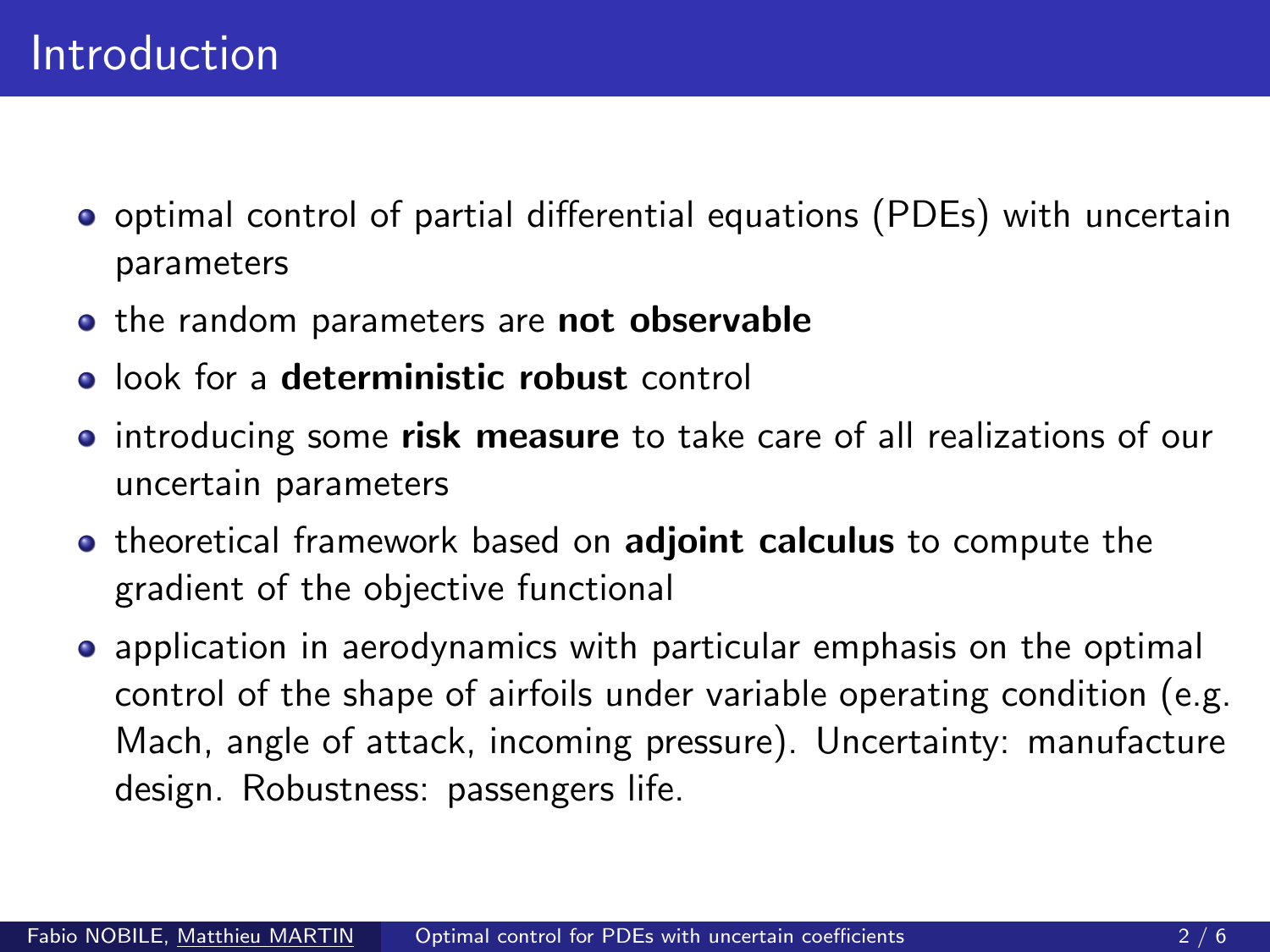## **Settings**

First example: a simple elliptic PDE with

$$
\begin{cases}\n-\text{div}(a(x,\omega)\nabla y(x,\omega)) &= g(x) + u(x), & x \in D, \ \omega \in \Gamma, \\
y(x,\omega) &= 0, & x \in \partial D, \ \omega \in \Gamma.\n\end{cases}
$$
\n(1)

- a *a* is a random coefficient
- $\bullet$  D is the spatial domain
- $\bullet$  ( $\Gamma$ ,  $\mathcal{F}$ ,  $P$ ) is a complete probability space
- $\mathsf{y}\in \mathsf{Y}:=\mathsf{L}^2(\mathsf{\Gamma},\mathsf{H}_0^1(D))$  is the state solution
- $u \in L^2(D)$  is the deterministic control term
- $\mathcal{g} \in L^2(D)$  is a known source term

<span id="page-2-0"></span> $u \in \arg \min J(u)$ , s.t.  $y_{\omega}(u)$  solves [\(1\)](#page-2-0) a.s. (2) u∈U

 $J(u) := \mathbb{E}[f(u, \omega)]$  with  $f(u, \omega) = \frac{1}{2} ||y_\omega(u) - z_d||^2 + \frac{\alpha}{2} ||u||^2$  $z_d$ :target function

 $\|\cdot\|=\|\cdot\|_{L^2(D)}$  the  $L^2(D)$ -norm induced by the inner product  $\langle\cdot,\cdot\rangle.$